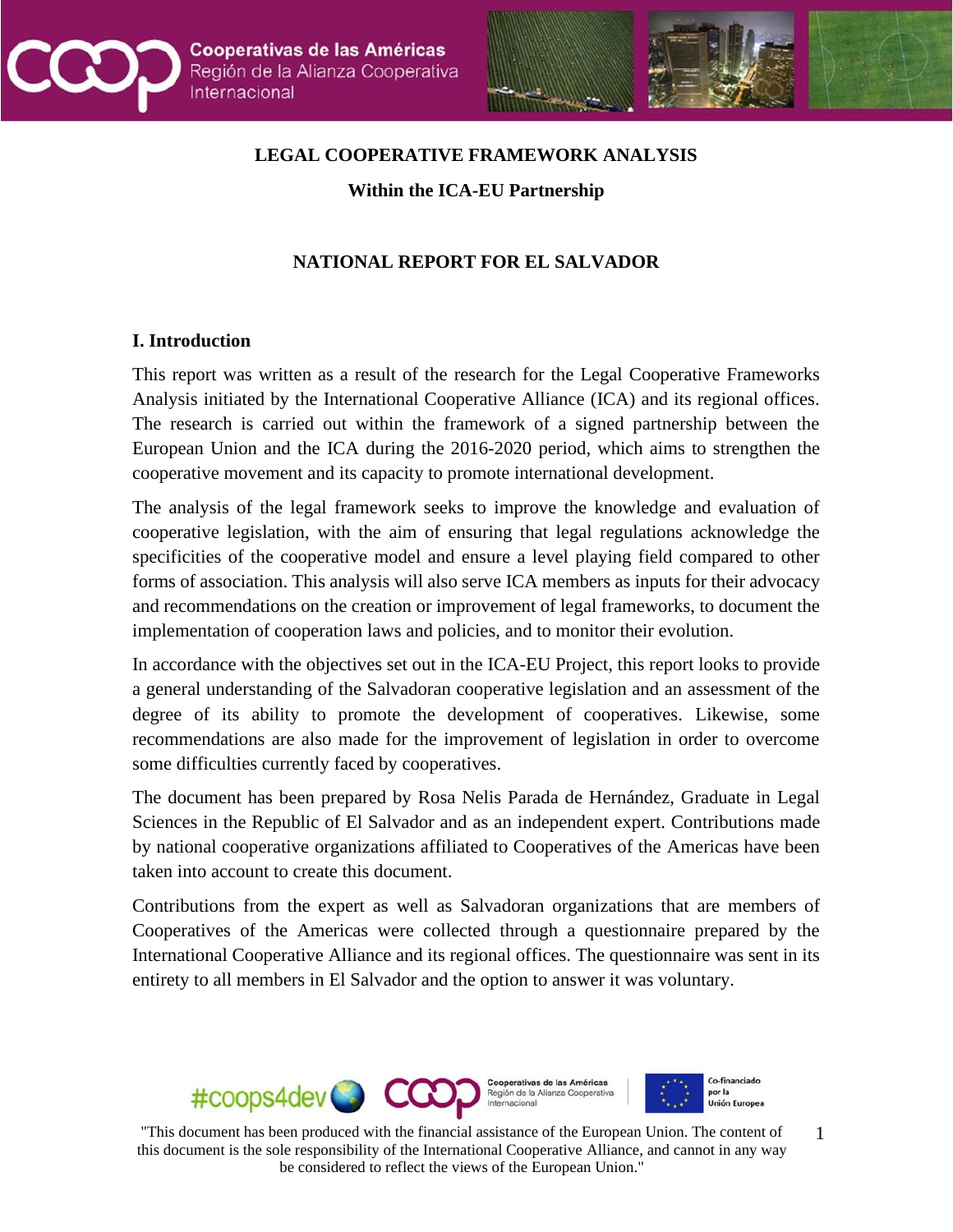



### **II. National Cooperative Legislation of El Salvador**

### **i. General context**

In El Salvador, the Constitution of the Republic decreed in 1986, determines in Article 114 that: "The State will protect and promote Cooperative Associations, enabling its organization, expansion and financing". Hence its foundation for the secondary legislation currently regulating Cooperative Associations called "General Law on Cooperative Associations", promulgated by Legislative Decree number three hundred and thirty-nine, dated May sixth, nineteen eighty-six, published in the Official Journal number eighty-six, volume two hundred and ninety-one dated May fourteenth of that same year, which came to replace the Law on Cooperatives of 1969.

It can therefore be perceived that the effect of having a constitutional provision that mandates the protection, promotion, organization, expansion and financing of cooperative associations, provides legal certainty to the cooperative sector in the defense of its interests, considering that none of the laws applied to a cooperative association can have a different interpretation other than what the constitution mandates.

There are also other legislative decrees that specifically regulate the activity of other cooperative sectors, such as agricultural cooperatives, thus, these cooperatives are regulated by both norms.

Can other special or general norms apply in order to solve problems for Cooperative Associations in El Salvador? The answer is YES. In El Salvador, Article 96.- of the General Law on Cooperative Associations states that "that which is not provided for in this law, will be covered by the common legislation", in such a way that when the Civil Code is applied as an additional norm, it can be found to be a solution to a variety of cases, even if they are not specifically regulated in the General Law on Cooperative Associations.

New regulations governing new situations are also applicable, using the norms that provide a solution to the factual circumstance determined.

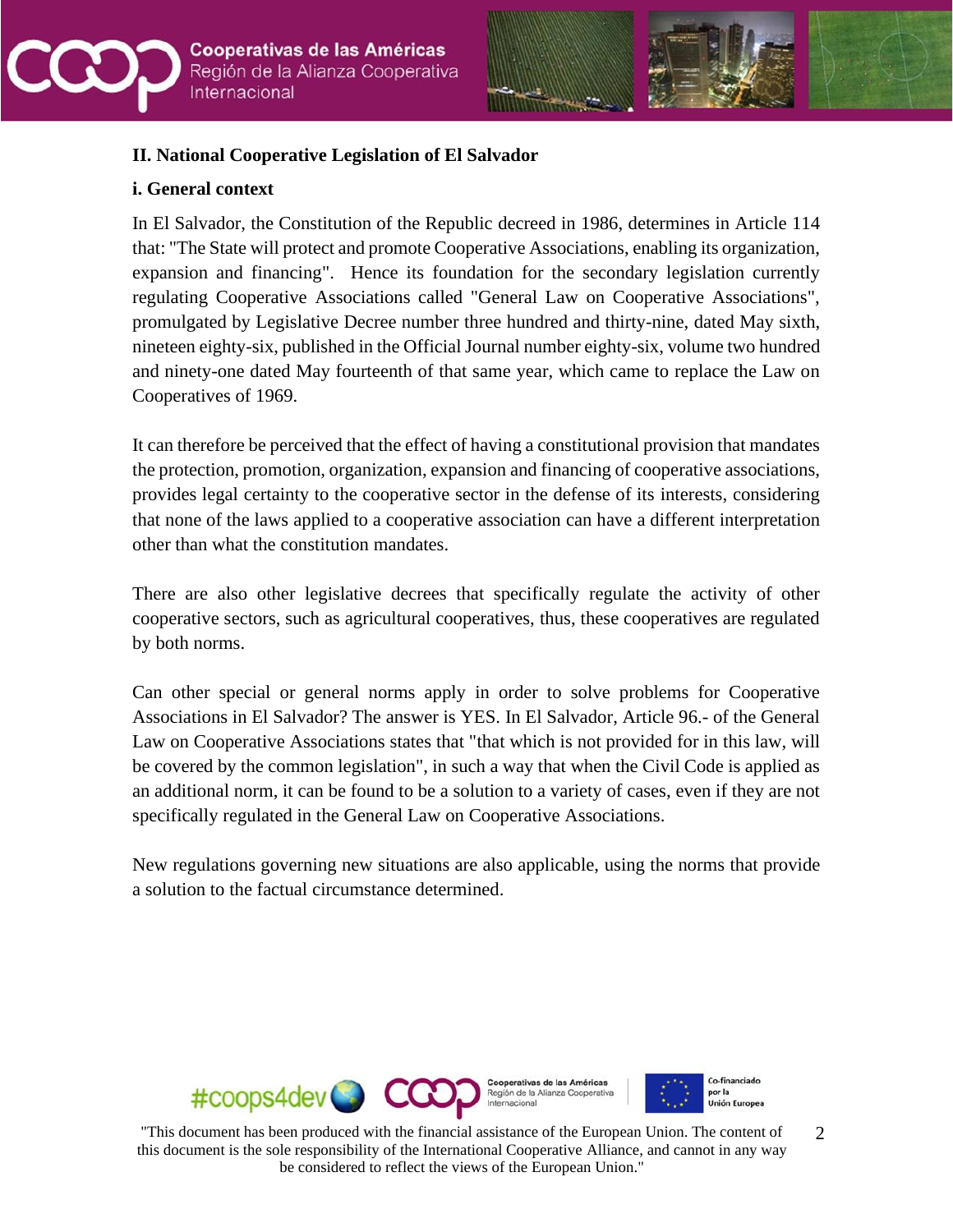



#### **ii. Specific Elements of the Cooperative Law**

#### **a) Definition and Objectives of Cooperatives**

Article 1.- of the General Law on Cooperative Associations, hereinafter identified by its acronym LGAC or Law on Cooperatives, mentions the legal nature of this type of association, and mentions that they will be of variable and unlimited capital, of indefinite duration and limited liability with a variable number of members, for purposes of service, production, distribution and participation.

This Law includes the cooperative principles, norms and purposes of cooperative associations in Articles 2, 3 and 4, such as Unrestricted Admission and Voluntary Withdrawal; Democratic organization and control; Interest limited to capital; Distribution of surpluses among Members, in proportion to the operations they carry out with Cooperative Associations or their participation in common work; Promotion of cooperative education; Promotion of cooperative integration; Maintain institutionally strict religious, racial and political-partisan neutrality; Recognize the equal rights and obligations of all Partners, without discrimination; Recognize that all Members have the right to one vote per person, without taking into account the amount of their contributions in the Cooperative. This right shall be implemented in person and may only be implemented through a delegate in specific cases and with the limitations determined in this law. Seek the development and social, economic and cultural improvement of its Members and the community through self-effort and mutual support and through democratic management in the production and distribution of goods and services; Represent and defend the interests of its Members; Provide, facilitate and manage technical support services to its Members; and Promote the development and strengthening of the Cooperative Movement through its economic and social integration.

These articles reflect the nature of cooperatives, unrestricted entry and exit, their voluntary work, their purpose of service, etc.

Articles 7 to 12 of the LGAC establish the different types of cooperatives, which may be a) Production cooperatives; b) Housing cooperatives; and c) Service cooperatives, having been tacitly repealed in paragraph d) of Article 12, which mentions Insurance cooperatives. As of April twentieth, nineteen ninety-nine, the Law on Insurance Companies was approved, which determines that insurance companies incorporated in El Salvador should be organized and operate in the form of Limited Corporations, excluding Cooperative Associations from the possibility of engaging in this type of activity.

Social cooperatives do not expressly exist in our legislation; but the article that establishes the different types of service cooperatives states that they are not taxable, because in its

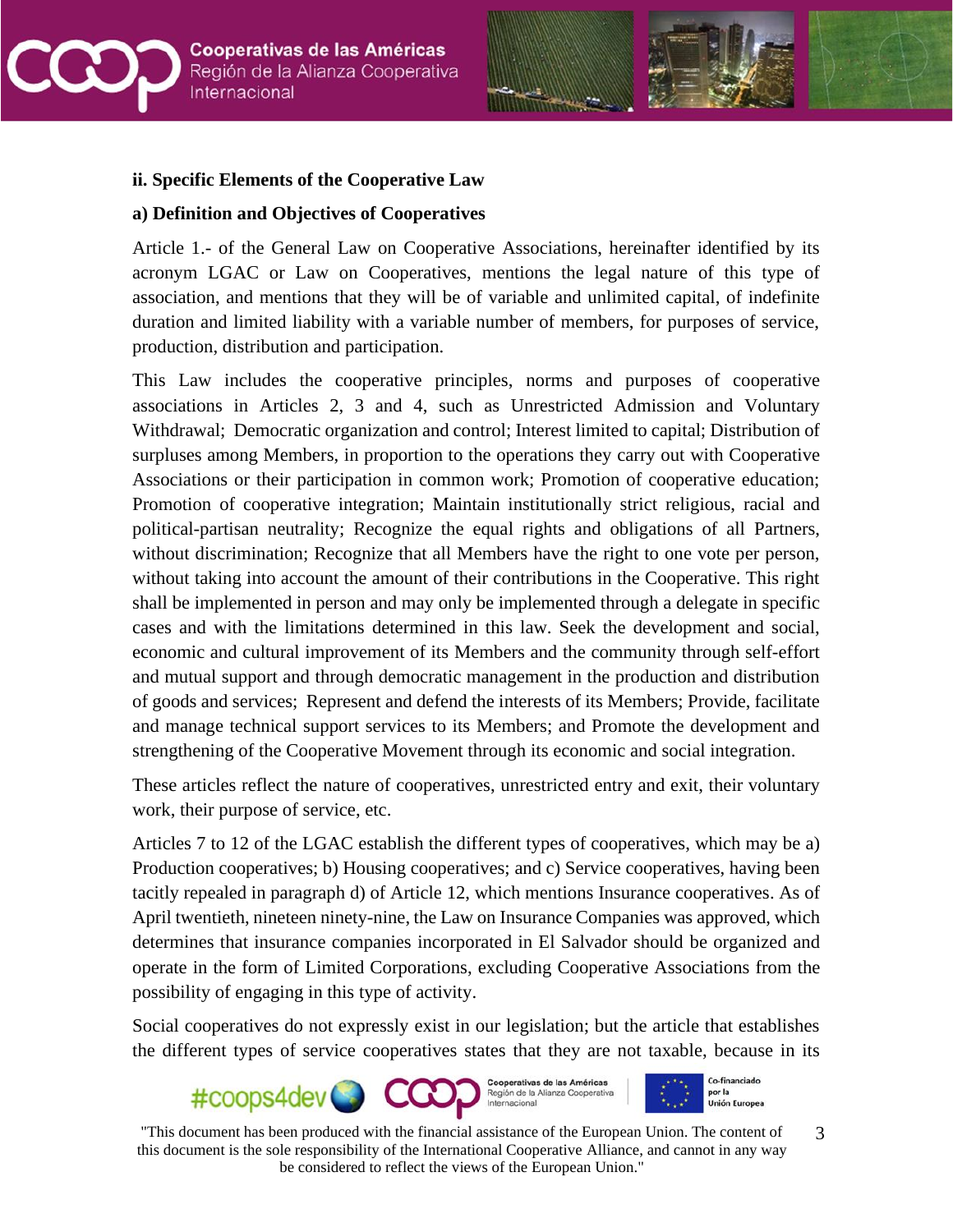



wording it indicates "Cooperative Service Associations may be among others ....", which leaves the possibility for other types to exist even if they are not expressly listed in the norm. Despite the fact that the legislation may allow its constitution, this type of cooperative associations do not exist in our country.

Regardless, there is a single Cooperative Association that works in providing insurance in El Salvador called Seguros Futuro A.C. de R.L. Since it was constituted back in 1994 and the new law is not retroactive, all those insurers that at the time of its entry into effect were operating in that field are respected.

### **b) Establishment, Cooperative Membership and Government**

Cooperatives are constituted through a General Assembly held by all stakeholders, with a minimum number of members determined according to the nature of the cooperative, which cannot be less than fifteen in any case. The corresponding constitutional act must be established, for which the law does not mention any formality, which is why INSAFOCOOP does not require this act to be a public document, but rather the indications are that it be made on simple paper following the model indicated, so that it is of easy access for constituent partners. This act shall be signed by all constituent members. It is worth mentioning that the law does not require the members of a cooperative association to use the services that the cooperative provides, which is why our legislation does allow investor members.

The requirements to be a member of a Cooperative include being over sixteen years of age, regardless of race, nationality, religion, political ideas or gender, have a good reputation and to be recommended by two members of the cooperative the person wishes to join.

Those over sixteen years of age do not need the authorization of their parents or legal representatives to enter as members, to intervene in social operations and pay or receive their corresponding amounts. Similar or like legal persons who do not pursue profit may also be members of the Cooperatives.

The person who becomes a member, will respond jointly with the other members, to the obligations acquired by the Cooperative prior to their entry and until the time that their inscription as member is cancelled and their responsibility will be limited to the value of their contribution.

The General Assembly shall approve the bylaws and subscribe to the share capital, paying at least 20% of the subscribed capital.

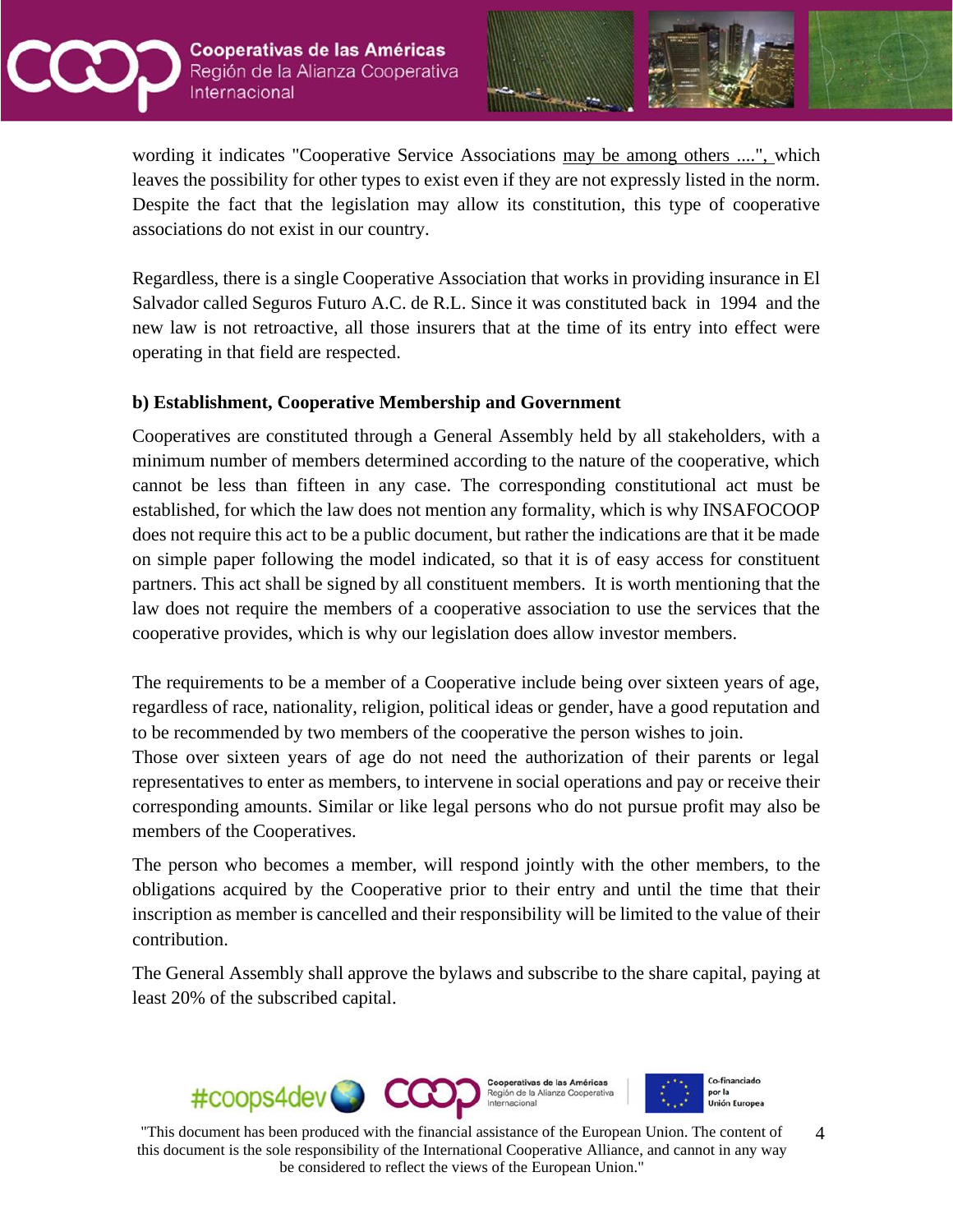



Once established, the cooperative will apply for registration in the National Register of Cooperatives of the Salvadoran Institute of Cooperative Development, whose acronym is read as INSAFOCOOP in Spanish, presenting Certification of Constitution signed by the Secretary of the Board of Directors of the cooperative, in order to obtain its legal status, the registration entry must be published as an extract a single time in the Official Journal.

The minimum number of members for constitution of cooperatives is fifteen; ten for federations and six for confederations.

The principle of Open Membership is observed in the circumstance that any associate may withdraw from the cooperative whenever they wish to do so and for this purpose must provide a written submission to the Board of Directors, requesting their exit from the cooperative as well as the return of their assets in accordance with its statutes.

In this case, the Board of Directors will decide on how to settle the contributions, interests and financial claims of the applicant partner and their obligations in favor of the Cooperative Association, taking into account the financial situation and the availability of cooperative resources, using the real value that is established in the financial year in which the withdrawal is approved.

Members have the right to a single vote at Ordinary or Extraordinary General Assemblies, except when the cooperative operates at the national or regional level, the statutes may regulate the holding of the assemblies by delegates elected by the different groups of associates, when justified by the high number of associates, their residence in locations other than the head office and other events that make it impossible for all its members to attend such sessions.

The structure of the cooperative government is composed of three bodies: General Assembly of Members, Board of Directors and Supervisory Board.

The first is the highest authority of the cooperative, the second is the one in charge of the administration of the cooperative and is the one who executes the mandates coming from the General Assembly and the third is the one which is in charge of supervising the cooperative.

The General Assembly shall be held at the registered address of the cooperative and may be ordinary or extraordinary. The Ordinary meeting will be convened once a year, in the first ninety days of the year and the Extraordinary meeting will be convened as many times as necessary and its competencies are established in the Law on Cooperatives. Agreements made at the General Assembly are binding for the Board of Directors, the Supervisory Board and all partners present, absent, compliant or not, provided that they have been made in accordance with the law.

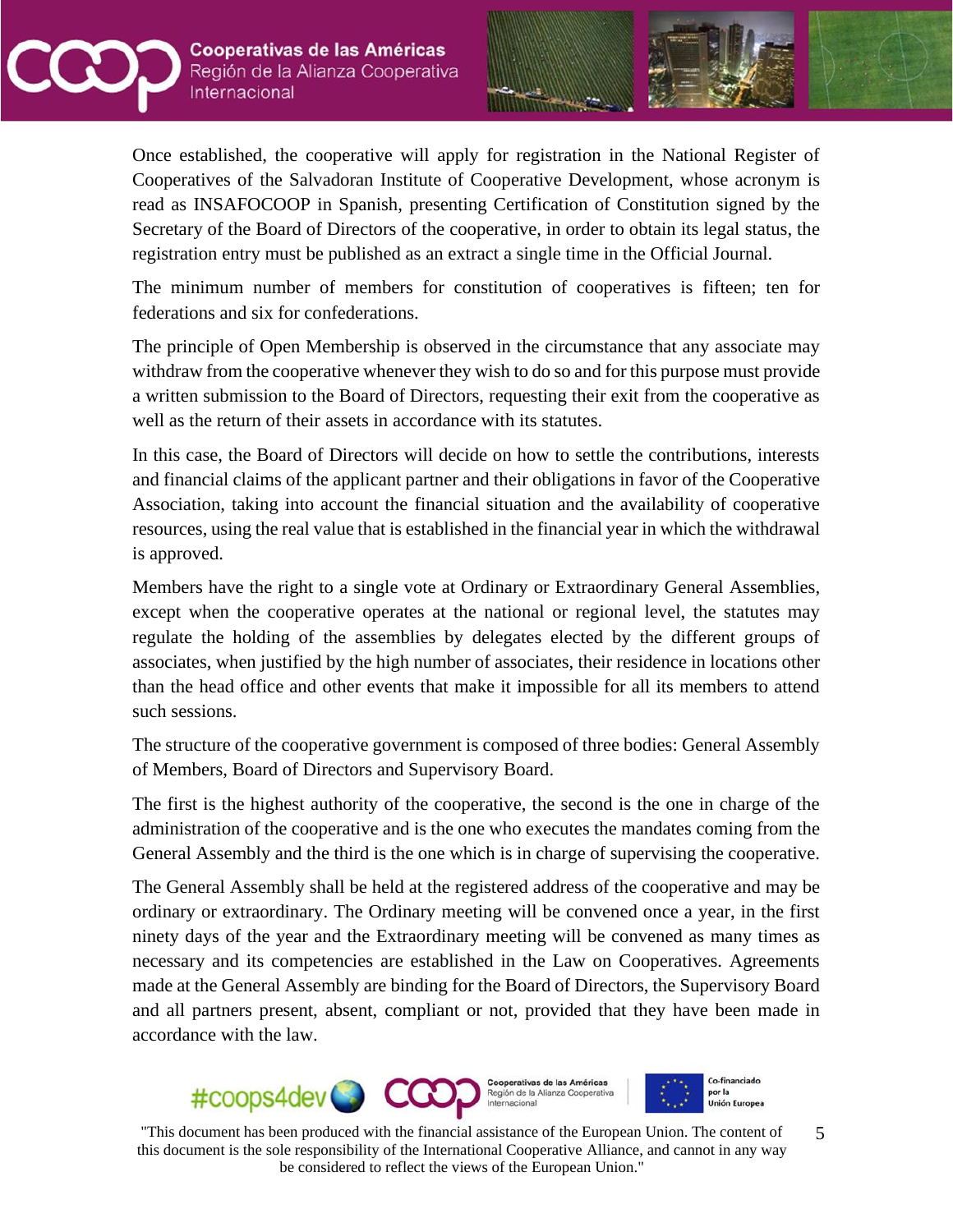



In this type of assemblies, once the agenda is approved no other topics will be allowed. The quorum to enter into agreements will be half plus at least one of the current members on the first call. If it is not met, the Surveillance Board shall draw up a record of said circumstance, as well as the number and names of the attendees of the Assembly. Upon completion of this formality, the Assembly may deliberate and make valid agreements one hour later with a number of current members that is not inferior to 20% of the total.

The Board of Directors is the body responsible for administrative functions and constitutes the executive instrument of the General Assembly of Members, having full authority and administration powers in the affairs of the Association. It consists of an odd number of members not less than five or greater than seven, elected by the General Assembly for a period of three years, who may be re-elected. It is made up of: A President, a Vice President, a Secretary, a Treasurer and one or more members.

If due to unavailability of one of its members or for other reasons altogether, they are unable to integrate the governing bodies with the minimum number of members established by law, the Regulations and their statutes, they may be composed of a lower number, but never less than three, and the state body INSAFOCOOP must be notified of the agreement in this regard, within a period of not more than five days. That body shall qualify the causes and whether or not it will ratify the agreement taken.

The Supervisory Board is responsible for the supervision of the cooperative and will monitor the actions of administrative bodies as well as employees. It consists of an odd number of members not greater than five or less than three, elected by the General Assembly for a term of no more than three years or less than one. It is made up of a President, a Secretary and one or more members and in the same way two alternates will be elected who will attend the meetings with a voice but without a vote.

### **c) Cooperative Financial Structure and Taxes**

The LGAC does not set a minimum for the share capital of cooperatives, but only mentions that capitalized contributions, interest and surpluses constitute the share capital of cooperatives. In order to maintain their status in the cooperative each member must pay the amount of the contributions subscribed as established by the statutes, in order to avoid its decapitalization. In addition, each partner's contributions shall not exceed ten per cent of the share capital; but when authorized by the General Assembly of Members, they may be greater, but they may never exceed it by twenty percent.

Contributions must be made in cash, movable and immovable property or rights, will be nominative, indivisible and of equal value. These will be represented by certificates legalized

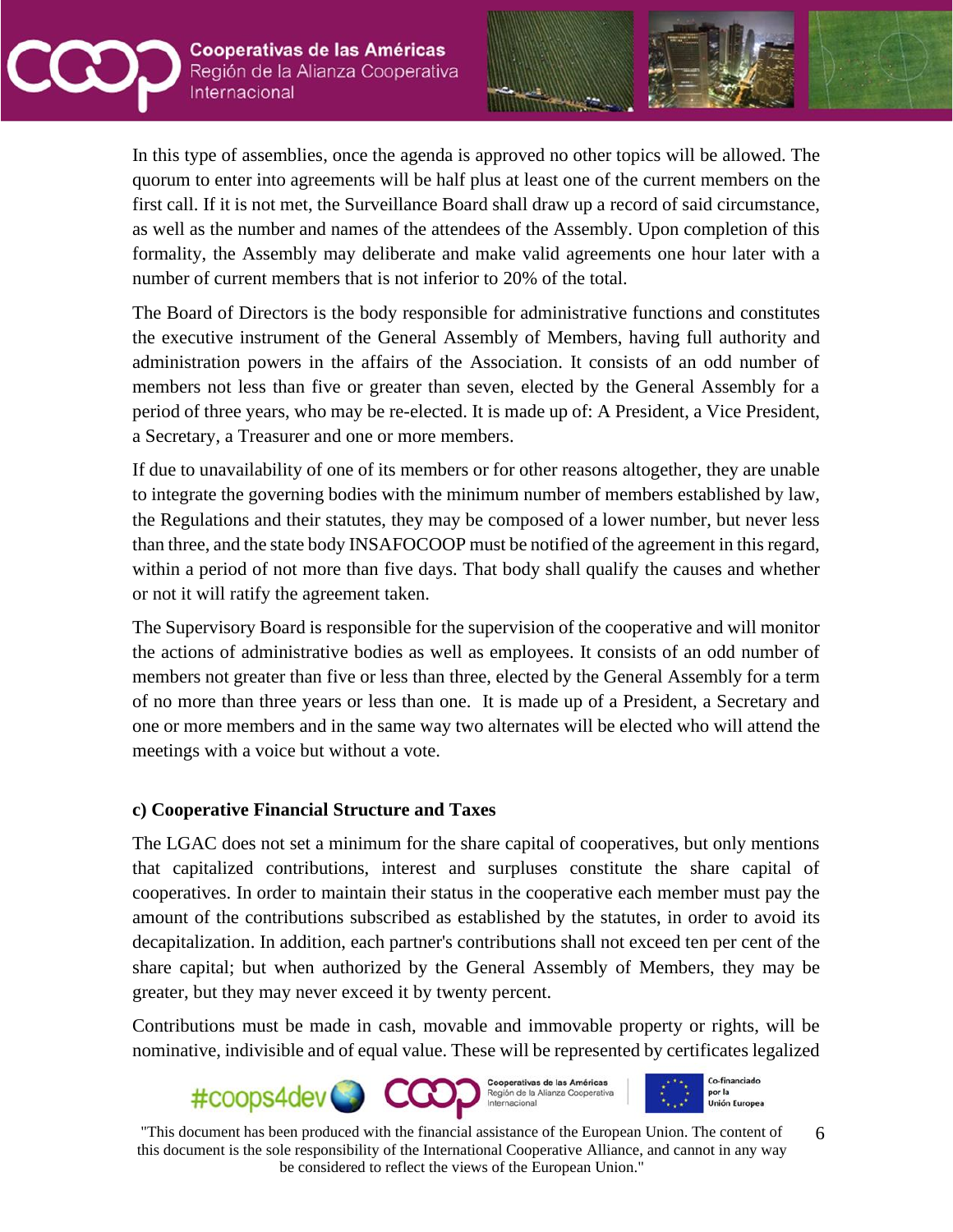



by INSAFOCOOP and, where appropriate, by the Department of Agricultural Associations of the Ministry of Agriculture and Livestock. Certificates may represent one or more contributions and may only be transferable to another member of the association, prior to authorization by the Board of Directors.

Personal creditors of the members may not seize more than the corresponding interests and the share of capital they are entitled to in the event of liquidation, when it takes place.

The Reserve Funds are constituted by the Legal Reserve Fund; of Education, Labor and Contingency for uncollectible accounts. These, together with grants, donations, and legacies, are not distributable, therefore, neither members nor their heirs are entitled to any part of these resources. Cooperatives may use their reserve funds and other available funds, except the Legal reserve and Education reserve, in easily convertible investments that provide benefits for them, provided that the assets and social surpluses are not affected.

In regard to taxes, cooperatives have an Income and Municipal Tax Exemption Regime, only, and are granted by written request submitted to the Ministry of Economy, who, after obtaining input from the Ministry of Finance, grants or denies it. As for the other tax obligations they are met normally as any taxable entity.

Some taxes that cooperatives pay include the Tax on the Transfer of Goods and Services (VAT) 13% on the net price; The employer's share toward AFPs (pension funds), which is 7.5% on the salaries of declared employees (Pension Savings System Law) and for the Salvadoran Social Security Institute, 7.5% is paid on the salaries of employees declared in conformance with the Social Security Act; also if a property that exceeds the price of \$28,571.43 is purchased, a tax on the Transfer of Property of 3% on the excess to the aforementioned amount must be paid, etc. Cooperatives are also tax retainers, such as the retention of income tax on the salaries of employees; the retention of income tax on the fees of professionals who work independently and who provide their services to the cooperative etc.; the latter obligations are imposed by the Income Tax Law.

In case of resignation, dissolution or exclusion of the cooperative, members have the right to have their contributions and interest returned to them if they are available. The Board of Directors will take into account the financial situation and the availability of resources of the cooperative for its repayment and in this context the loans in favor of the cooperative, as well as any losses, will be deducted.

Members in addition to exercising their right to voluntary withdrawal (Resignation); may also be excluded from the cooperative by agreement of the Board of Directors for proven

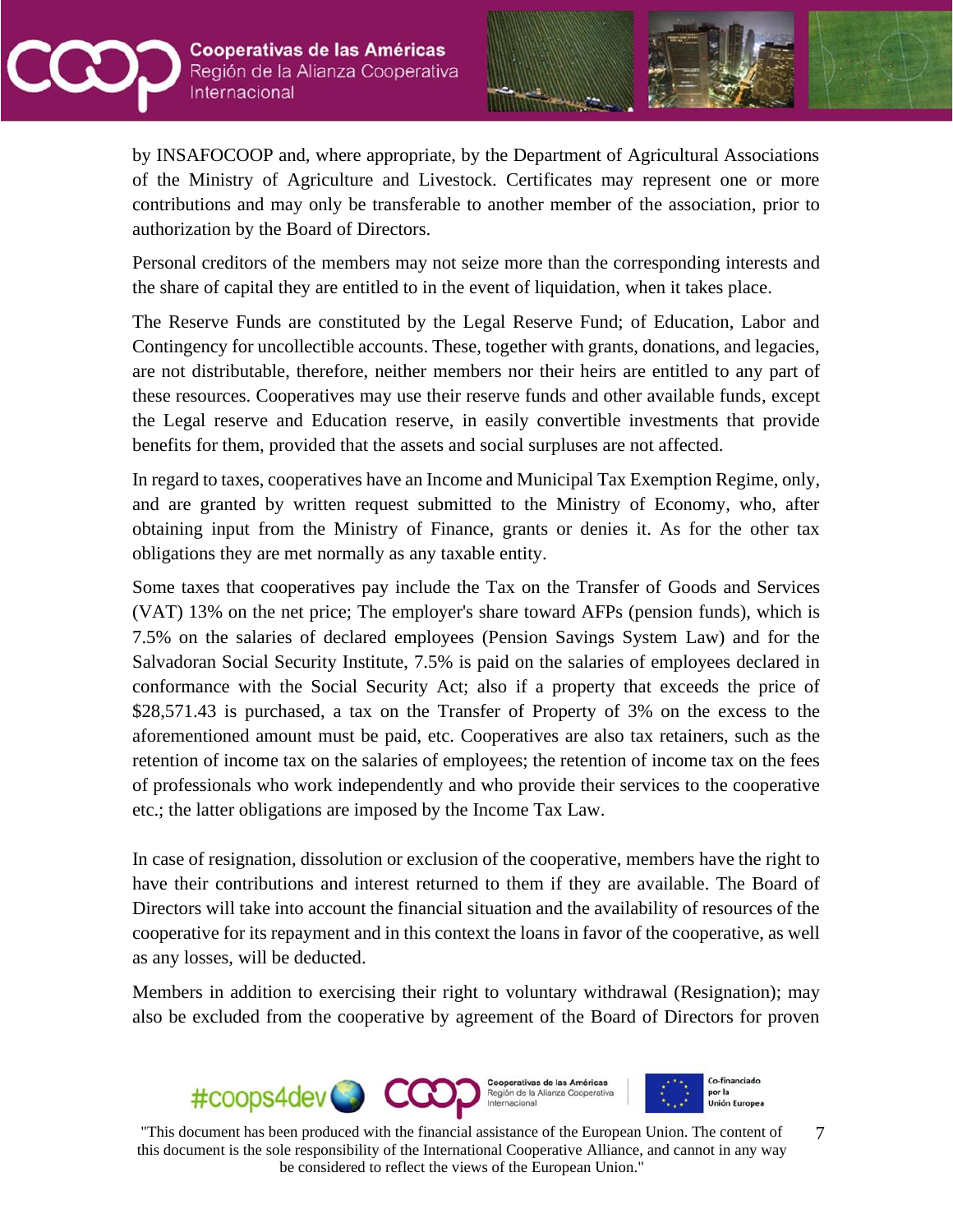



misconduct and serious prejudice to the cooperative, done through a majority vote and upon report of the Supervisory Board.

The excluded partner may ultimately appeal to the next General Assembly. As long as there is an appeal pending, the rights of the excluded partner remain on hold.

The surpluses provided by the Annual Income Statement of cooperatives are applied first to the Education and Legal Reserve Fund, then to the Fund for Work Compensation and Uncollectible Accounts. The percentage for the payment of interest to the members in proportion to their contributions is then established when agreed upon by the General Assembly and the remaining percentage after the previous deductions are applied are distributed among the members in proportion to the operations carried out with the cooperative or its participation in the work therein, in accordance to what is established by the General Assembly.

The percentage to be allocated to each of the reserves will be established by the General Assembly of Associates and only to the Legal Reserve. The Assembly will respect the legal percentage and will allocate what the law says, i.e. at least 10% of the surpluses and may never be more than 20% of the capital paid by members.

In regard to the percentage of the interest paid to the partners in proportion to their contributions, when agreed upon by the General Assembly, it shall not exceed the higher interest rate paid by the banking system for savings accounts.

Regarding returns of earnings to the member, the Income Tax Law establishes profits received by the taxable person as a tax-generating event. Profits that are truly perceived as such are those whose distribution has been agreed on with the partner or shareholder, whether in cash, securities, in kind or through accounting transactions that generate availability for the taxpayer, or in shares by capitalization of profits; for this reason the return to members is taxed through Income Tax.

In regard to the distributable percentage in Cooperative Associations (Distributable Surplus) this is determined by the General Assembly, deducting all legal and statutory reserves and of cooperative associations from the net surplus generated at the end of the financial year and reflecting the economic situation of the cooperative.

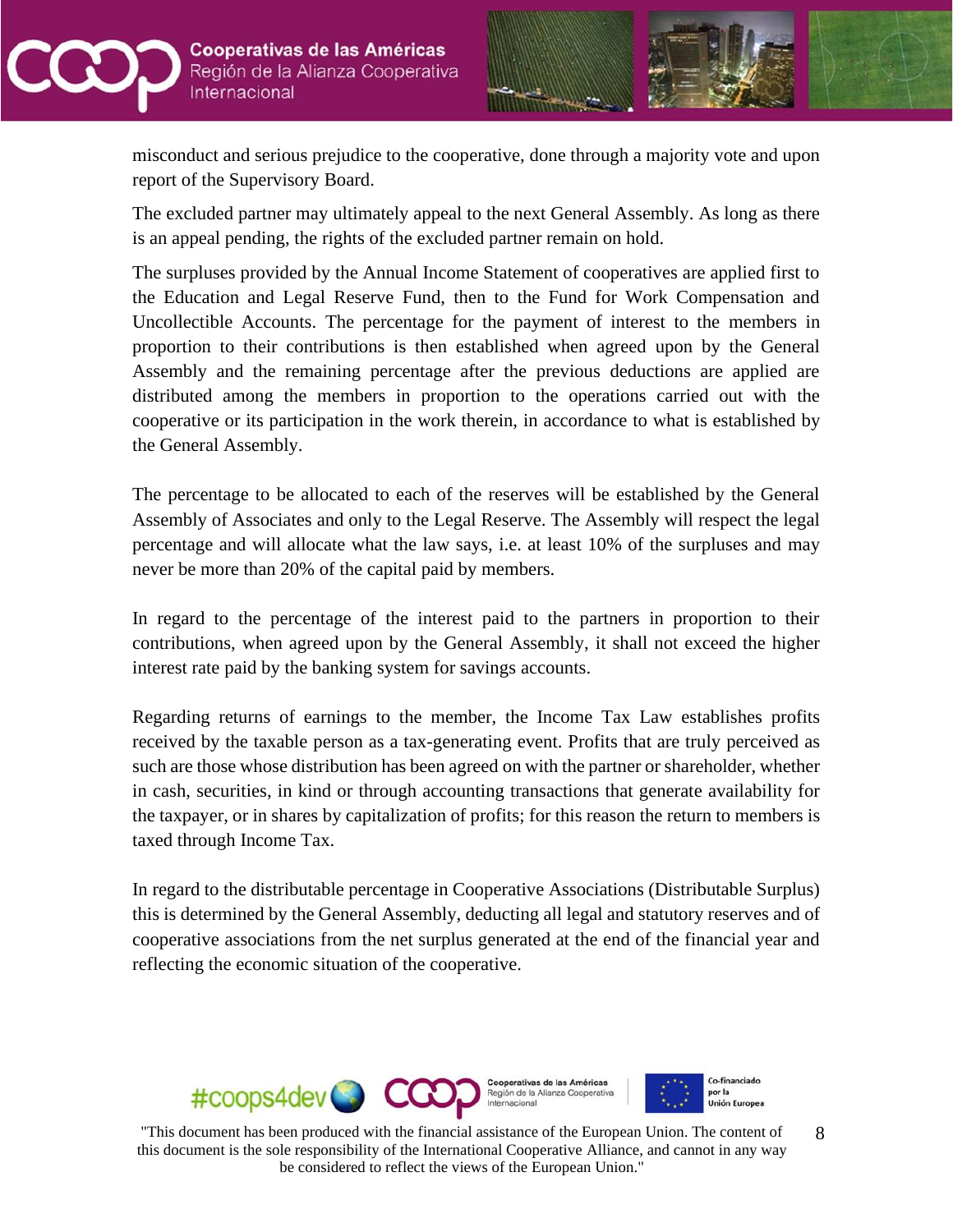



The General Assembly may authorize the Cooperative to obtain funds, for specific productive operations, and these loans may be backed up by investment certificates that will be regulated by the Regulations of the Law.

The Regulation of the Law stipulates that these certificates will be taken from a book, with progressive numbering, and shall be signed by the President and the Secretary of the Board of Directors and must contain: a) Name and corporate address of the Cooperative Association; b) Name of the Associate Holding the Investment Certificate; c) The value of the Investment Certificate; d) Conditions and deadlines within which the corresponding returns will be made; and e) Place and date issued.

Cooperatives may be dissolved by agreement of the General Assembly of Members convened exclusively for this purpose, with the attendance of at least two thirds of its members and their agreement must also be taken by two thirds of those present.

The causes for dissolution may be: decrease in their minimum number in the span of one year; loss of economic resources; by merger with another cooperative by fully incorporating one into the other or by the establishment of a new cooperative that takes all of the assets of the other.

### **d) Other Specific Characteristics**

All cooperatives are subject to state supervision through the Salvadoran Cooperative Institute INSAFOCOOP, which has the authority to grant them legal personality and will also carry out the supervision of cooperatives in accordance with the Law on Creation of the Institute and its Regulations. In accordance with other supervisory laws, these may be subject to norms from other institutions, such as the "Technical Standards for the Registration, Obligations and Operation of Entities that Send or Receive Money through Subagents or Subagent Administrators" (NRP19) that regulate the activity of Remittances and the "Technical Standards for the Management of the Risks of Money and Assets Laundering and the Financing of Terrorism" (NRP-08) that regulate companies to control the Laundering of Money and Assets and the corresponding Instructions that are supervised by the Superintendence of the Financial System and the Attorney General's Office of the Republic.

These norms are issued by the Central Reserve Bank for the entire financial sector and are monitored for implementation through the Superintendence of the Financial System. In these cases, Cooperative Associations are given the same treatment as banks, there is no difference, the same norms apply.

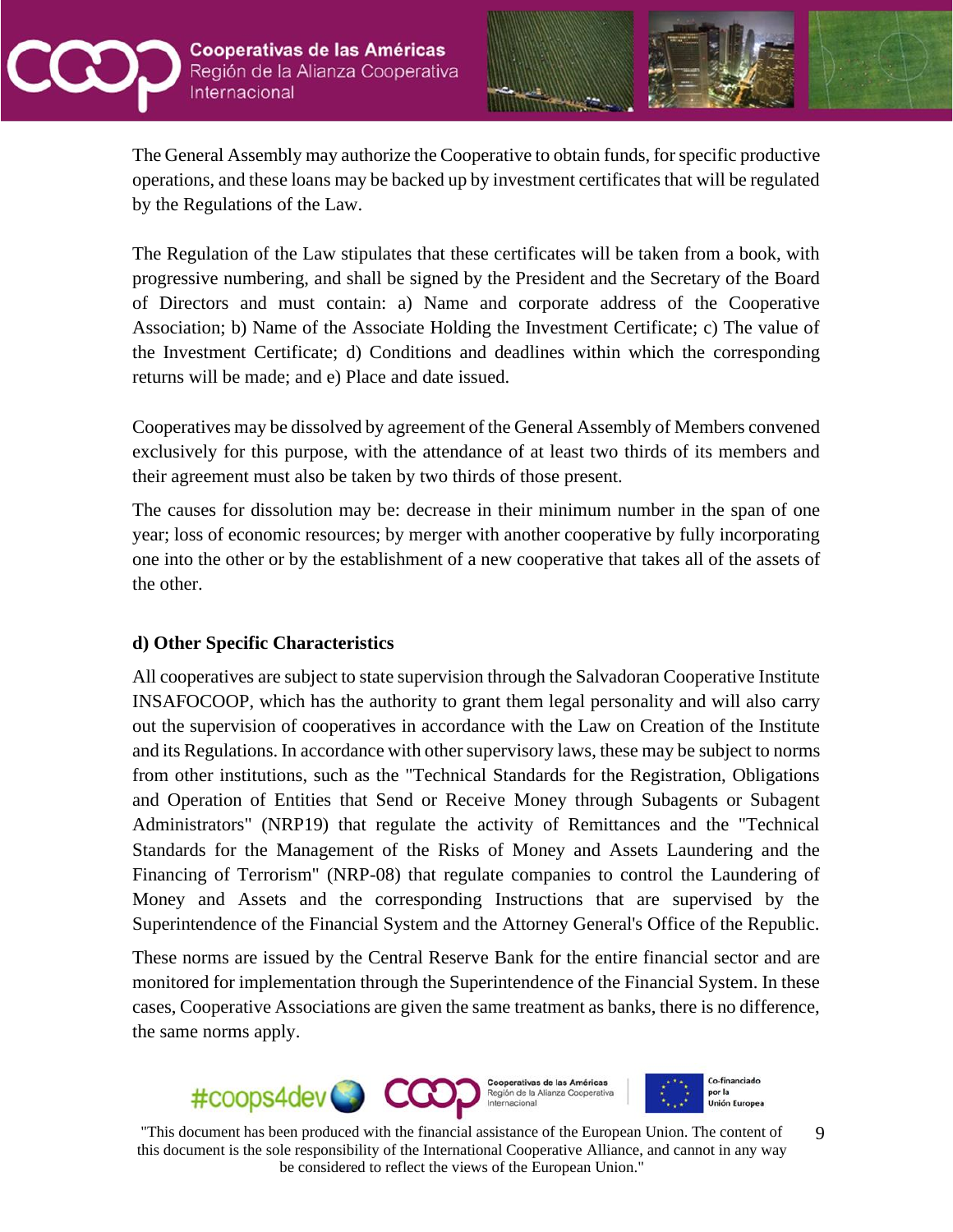



In El Salvador, cooperatives are being regulated by the Superintendence of the Financial System, in terms of specific activities and some are specifically already regulated by this supervisor in all their operations in accordance with the Law of Cooperative Banks.

In this regard it can be stated that they are called Cooperative Banks, because the aforementioned law elevates them to that category when: a) they choose to raise funds from the public; b) its assets exceed sixty-eight million five hundred and seventy-one thousand four hundred and twenty-eight dollars with sixty cents in US dollars \$68,571,428.60 ; but the same law determines that its constitution, organization and administration be governed by their respective legal systems, depending on their nature, Article 3 of the Law on Cooperative Banks. This law does not reference principles and values, or the nature of the entities to be regulated, that is, it does not value the philosophy of the cooperatives, it only lays down rules for the operation of non-bank financial intermediaries, which can be found in its legal premises.

INSAFOCOOP, however, despite its legal supervisory authority does not implement it diligently and states that it is due to a lack of budget. For this reason, this constitutional obligation is limited due to budget reasons, so much so that the intervention on a cooperative may take up to ninety days to take place after an event is discovered or reported.

INSAFOCOOP also has development functions, in the sense of promoting cooperatives, collaborating from their very establishment and accompanying them throughout their development. We hope that in the future this inconvenience is remedied, and that the cooperative supervisory body will be able to fulfill its legal functions.

The law of cooperatives has gaps that are remedied by other laws such as the Administrative Procedures Law; Civil and Commercial Procedural Code, Civil Code and others. Resolutions determined by INSAFOCOOP may be appealed by law.

Under the Cooperatives Law, INSAFOCOOP may opt for penalties such as fines, temporary suspension of members of the Board of Directors and Supervisory Board in the performance of their duties; temporary suspension or cancellation of the authorization to operate and provisional audit, which lasts a period of thirty days and culminates with the summons of the General Assembly of Members for the resolution of the problem.

The law of cooperatives lacks a specific procedure for imposing sanctions, for this reason the imposition of sanctions may be arbitrary, and this results negatively on cooperatives. In February of this year the Law on Administrative Procedures came into force and proposes a procedure that can be adopted by any institution that lacks them; but I always believe that a

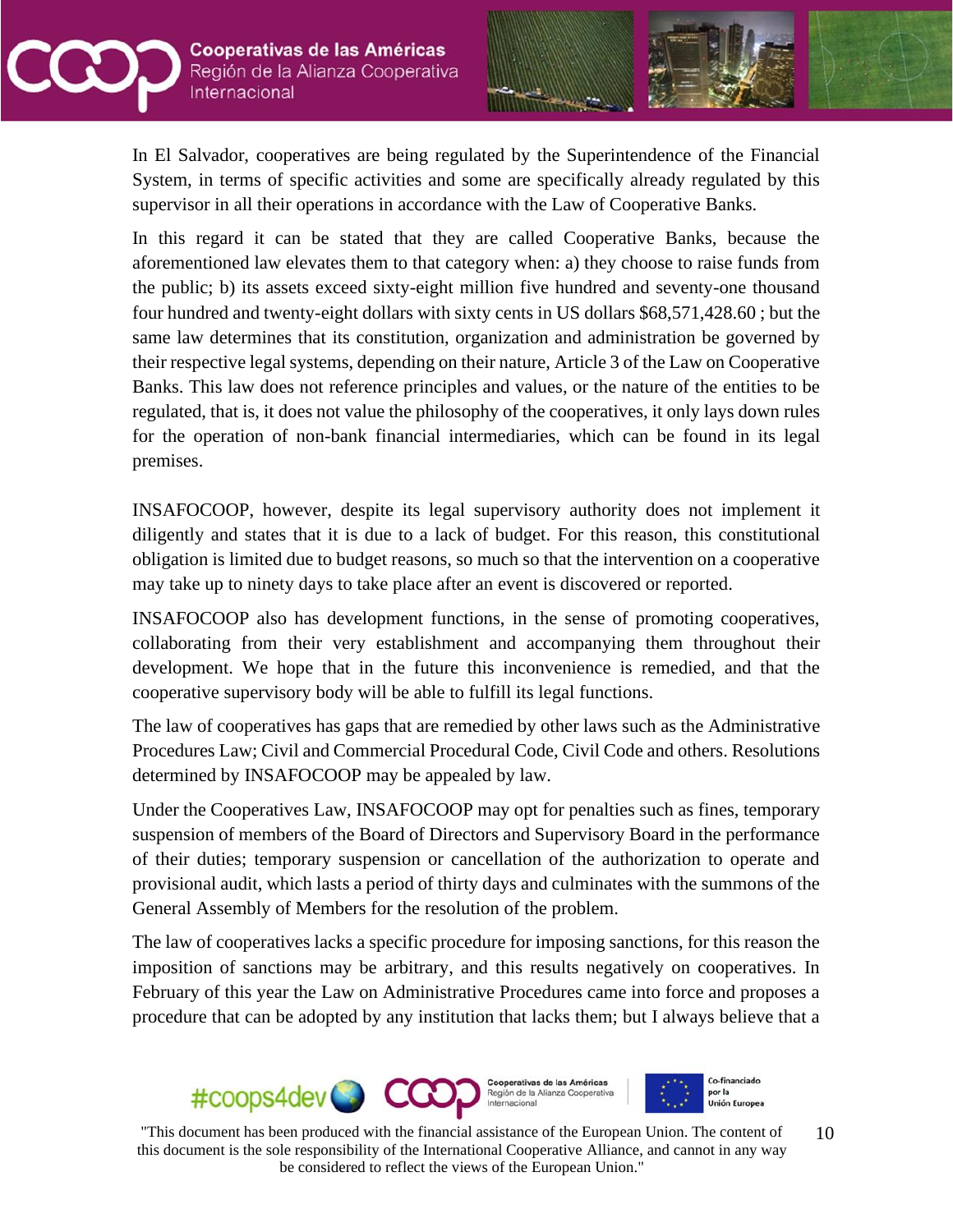



specific procedure for imposing sanctions on cooperatives is better and that it is contemplated in its law.

The self-regulation of cooperatives is not expressly found in the law, but there is no prohibition in it to do so, applying the legal aphorism that what is not prohibited is permitted.

The cooperative law allows federations to represent and defend their interests and that of their affiliated cooperatives, to provide auditing and technical assistance services; conduct audits; promote the establishment of new cooperatives, among others.

The Federations of Cooperative Associations shall be constituted through a General Assembly held for this purpose by the delegates of the cooperatives involved. A constitution assembly shall be attended by up to three delegates for each cooperative, appointed by the Board of Directors, with the right to one vote per cooperative.

Federations may carry out economic activities such as family remittances, provide accounting services, consultancies, provide loans to their affiliates and others.

Federations and confederations shall have the same privileges, rights and obligations as are granted to cooperatives in the LGAC.

Confederations may be constituted with federations and are required by law to have at least three federations of the same type or five federations of different types.

The Cooperative Act is not established in the Cooperatives Law, and it would be important for it to be recognized within the law for it to transcend into procedural terms.

# **III. Degree of Ease of National Legislation for Cooperatives**

The tax aspects for cooperatives in El Salvador do not differ in terms of the nature of the subjects required to pay tax, and as explained above, cooperatives are exempt only from Income and Municipal taxes.

The Law of Cooperatives of El Salvador was approved thirty-three years ago, but it has not prevented the development of cooperatives, which is why its reform has not been promoted.

Cooperative legislation does not contend with the regulations of the Consumer Protection Authority, since, in all laws cooperative associations are under equal conditions with other associations, be it commercial companies, foundations, non-profit associations, etc. In short, all subjects are measured equally, if only theoretically, since cronyism and corruption also exist in this country. The contradiction could be that in this country cooperatives do not hold

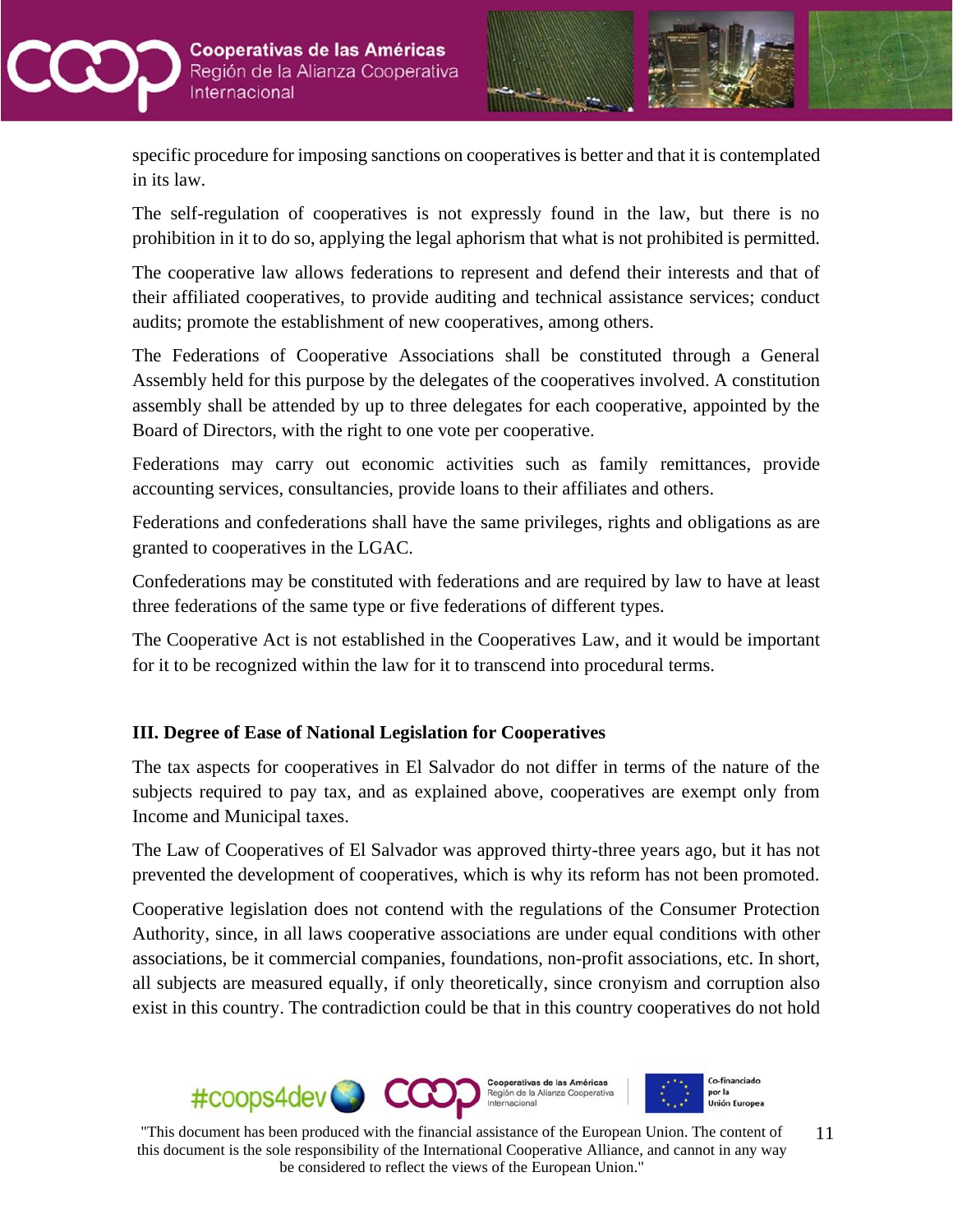



a special place, even though their purpose is unlike any other for-profit commercial enterprise.

As previously stated with regard to laws and supervisory rules under the financial system, the same standards are applied to savings and credit unions as to the formal banking system, to the detriment of the legal nature of cooperatives.

To date, none of the bills proposed by stakeholders (government and cooperatives) have worked for the supervision of cooperatives, since none of them have been agreed upon; but at this time and being of the new trends to pursue corruption and money laundering, as well as organized crime, the Law against Laundering and Financing of Terrorism is being implemented, in such a way that there is already a bill at the Legislative Assembly, which will have a wide range of supervised subjects including cooperative savings and credit associations.

According to statistics as of June 30 of two thousand nineteen on the website of the Salvadoran Institute of Cooperative Development, the global number of active Cooperative Associations of various types in El Salvador amounts to one thousand two hundred and sixty cooperatives, of which only five hundred and fifty-five cooperative associations are Savings and Credit.

### **IV. Recommendations for the Improvement of the National Legal Framework**

- That the cooperative act be recognized procedurally, in order to have special jurisdiction.
- To compile all decrees and laws concerning the regulation of the activity of cooperatives, which are currently scattered.
- That the legal nature of cooperatives be respected in laws, norms and any other document, so that they are not considered and treated as financial entities for profit.

### **V. Conclusions**

Cooperative Associations in El Salvador are on the path to their economic and social boom. An arduous task that nevertheless is on its way.

The General Law on Cooperative Associations, despite being in effect for the past thirtythree years, meets the needs for the development of cooperatives, meaning that to date there has been no overriding need for their reform or for the approval of a new law. However, at